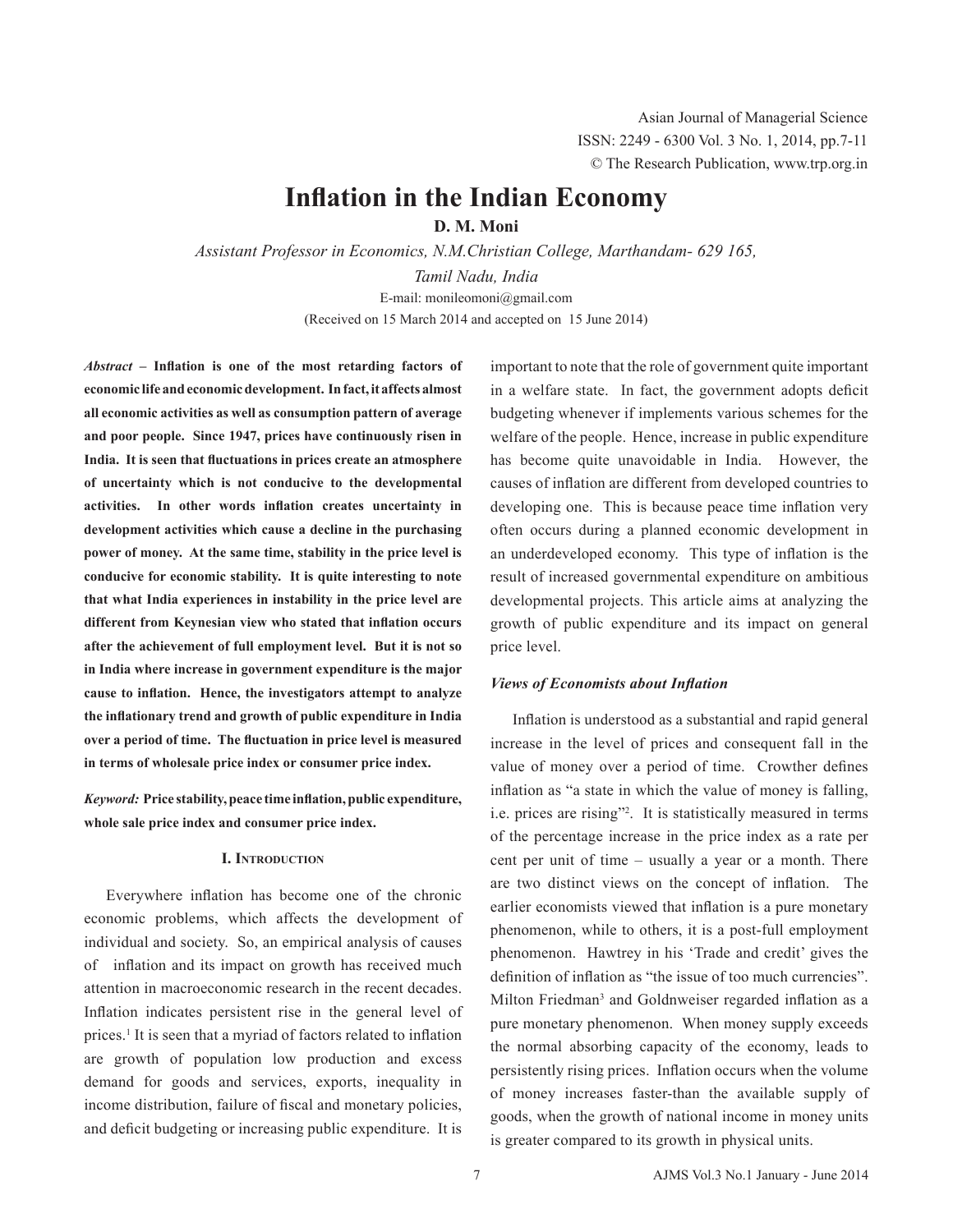Keynes4 regarded inflation as a post-full employment phenomenon. According to him, a rise in prices in all situation cannot be termed as inflation. In a situation of underdevelopment, when an increase in money supply and rising prices are accompanied by an expansion of output, income and employment, inflation does not occur. The rise in prices after the stage of full employment is reached in an economy is a case of true inflation.

Most of the people understand that inflation is a substantial and rapid general increase in the level of prices. A correct indicator of inflation should be not only the factors causing rise in price level but also show how these factors work themselves out and produce an inflationary situation

## **II. Review of Literature**

Mahendra Dev and Jas Mooij  $(2002)^5$  have observed that during the period of economic planning there has been a spectacular increase in the public expenditure. During the six decades from 1951 to 2011 passing through the second stage of demographic transition, India has faced population explosion. In 1951 the population of India was 36 crore which has risen to more than 120 crores in 2011. Growth of population on this scale will certainly require an increase in public expenditure.

Pratima Sing  $(2011)^6$  analysed the tread inflation over the past five years, particularly food inflation, and examines the demand and supply side factors behind surging food prices. The study argues that demand for several food items in India exceeds their current supplies and leads to higher prices.

Prasanna Salian and Gopakumar (2012)<sup>7</sup> examined the relationship between inflation and Gross Domestic Products growth in India. They found that there is a longrun negative relationship between them. So, the study concluded that inflation is a harmful rather that helpful to growth.

Bhattacharya  $(1985)^8$  carried out a study on public expenditure, Inflation and growth in India. They study revealed that the tradeoff between inflation and growth is a major issue in Economics and in developing countries. The problem rises mainly as a result of the deal roles played by public expenditure, which generates and employment on the one hand and deficit financing and which is triggering inflation.

# **III. Growth of Public Expenditure**

In developing countries like India, increase in government expenditure is considered as important cause for rise in price and fall in the value of money. Increase in public expenditure results in increase in money supply. But, this increase in money supply is not followed by a corresponding increase in the supply of goods and services. Hence prices rise.

Inflation arises when a rise in demand takes place in an economy. During the planning period<sup>9</sup> when the public sector investment or government expenditure on public development programmes increases and the total demand naturally rises. Investment expenditure of the entrepreneurs may increase contribute to rise in demand. This may mean that rise in price is due to plan or growth induced. This situation is also referred as peace time inflation which may not be called as real inflation.

| Year    | <b>Total Revenue</b><br>and Capital<br><b>Expenditure at</b><br><b>Current Prices</b> | Growth<br>Rate |
|---------|---------------------------------------------------------------------------------------|----------------|
| 2000-01 | 588233                                                                                | 10.1           |
| 2001-02 | 644336                                                                                | 9.5            |
| 2002-03 | 694690                                                                                | 7.8            |
| 2003-04 | 784664                                                                                | 13.0           |
| 2004-05 | 856882                                                                                | 9.2            |
| 2005-06 | 959855                                                                                | 12.0           |
| 2006-07 | 1108174                                                                               | 15.5           |
| 2007-08 | 1316246                                                                               | 18.8           |
| 2008-09 | 1599533                                                                               | 21.5           |
| 2009-10 | 1852296                                                                               | 15.8           |
| 2010-11 | 2240369                                                                               | 2.1            |

Table I Combined Public Expenditure of Union and State Governments and Union Territories During 2000-01 to 2010-11 (in Crores)

#### *Source:*

- 1. Reserve Bank of India, Handbook of statistics on the Indian Economy, 2009-10., Mumbai, 2009, Table 115, P. 204.3
- 2. Economic Survey of India 2011-2012 Government of India, Delhi, 2012, Table 3:12, P. 71.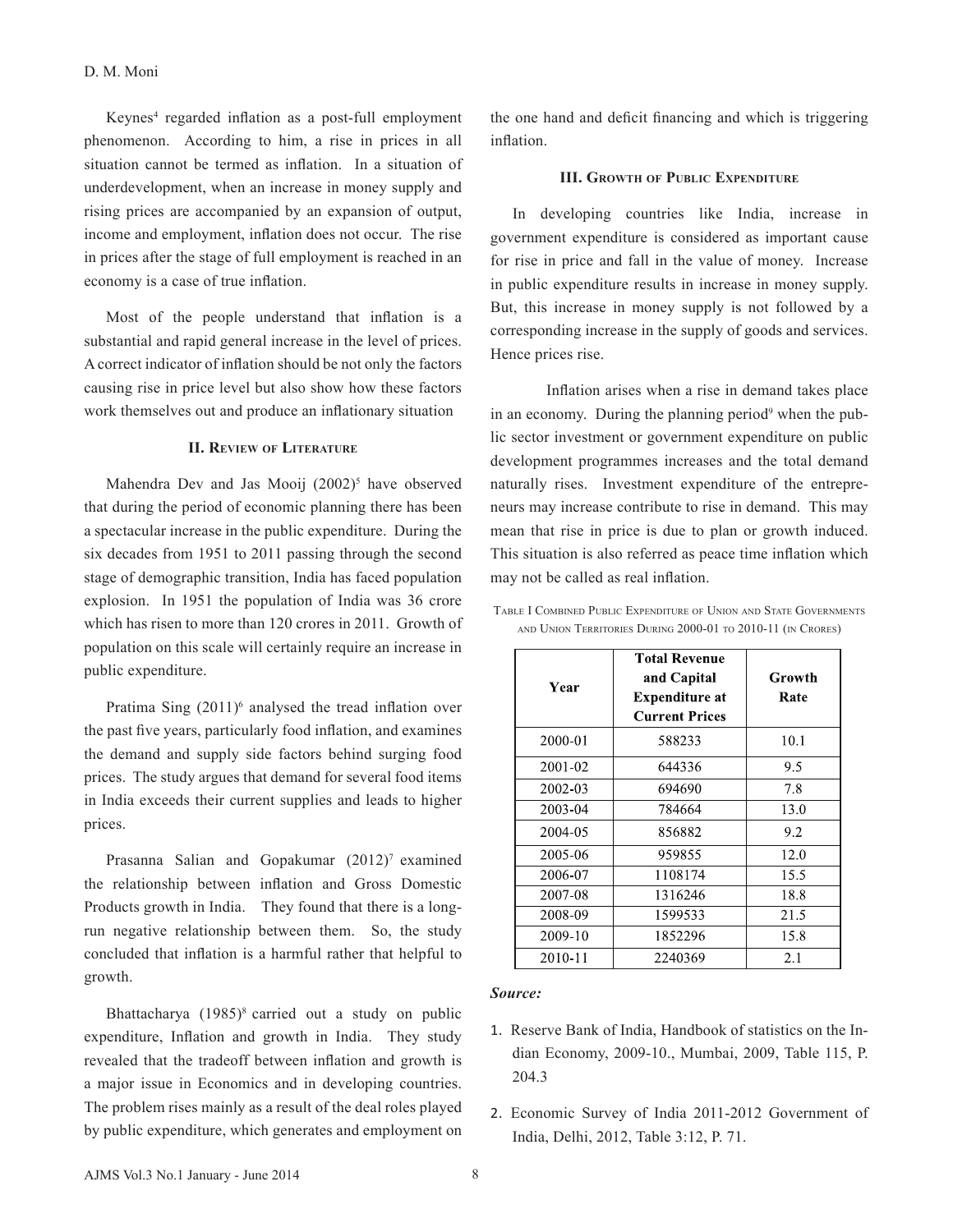

Fig. 1 Growth of public expenditure

Table I shows the growth of public expenditure of central and state government. After the independence of the country, the government has increased its expenditure with a view to increase agricultural and industrial production and service sectors. Consequently, the total public expenditure increased from Rs. 900 crore in 1950-51 to Rs. 7843 crores in 1970-71, and to Rs. 163520 crores in 1990-91. Thus the public expenditure has been steadily rising. In 2000-01 it was Rs. 588233 crore and in 2010-11 which was amounted to Rs. 2240369 crore. Obviously, it is quite impressive as this rise in public expenditure. The vital reason for the rise in the public expenditure during economic planning period has been due to the expansion of developmental activities in the country.

#### *Inflation Trends in India*

Inflation in India was computed by "Wholesale Price Index" which has remained moderate from 1950. Table II reveals the inflationary trends in India over a period of time. It is observed from the study that a continuous and sustained upward movement of the general price level is described as peace time inflation.

It is evident from the Table II that the rise in general price level was very low. The inflation was very low to a positive value of 13.8 per cent.

It is noted that during 1974-75 inflation was recorded the maximum at 25.2 per cent. The failure of Kharif crop and rise in oil prices were the major contributory factors for inflation. In the subsequent year 1975-76, inflation witnessed a negative trend at -1.09 per cent. This was as a result of strong anti inflationary measures taken by the government. But during the 1980's the highest inflation of the decade was 18.2 per cent. On the other hand the ninetees witnessed resurgence of inflationary tendencies. The positive impact of reform measures on prices were undertaken by the government. As a result, the inflation trend was 10.3 per cent in 1990-91.

| Year    | Inflate on (WPI)<br>(Percentage) | Growth<br>Rate |
|---------|----------------------------------|----------------|
| 2000-01 | 1.8                              |                |
| 2001-02 | 3.6                              | $-50.0$        |
| 2002-03 | 3.4                              | $-5.6$         |
| 2003-04 | 5.5                              | 61.8           |
| 2004-05 | 4.4                              | $-20.0$        |
| 2005-06 | 4.1                              | $-6.8$         |
| 2006-07 | 5.4                              | 31.7           |
| 2007-08 | 4.7                              | $-13.0$        |
| 2008-09 | 8.4                              | 78.7           |
| 2009-10 | 1.6                              | $-80.6$        |
| 2010-11 | 2.0                              | 31.8           |

Table II Inflationary Trends in India

*Source:* 

1. Economic survey various issues



2. Central statistical organization, Government of India.

Fig. 2 Inflationary Trends in India

It is evident from the table II that in 2001, inflation trend started to decline and reached 1.8 per cent. However, it rose to 3.6 per cent in 2002. This trend continued to increase upto 2007 but declined in the year end (2007-2008). It is important to point out that inflation had reached highest level of 8.4 per cent in 2008-2009. The inflation turned negatively as 1.6 per cent by the year 2009-10 owing to the impact of recession in the global trend and thereby it was 2.0 per cent in 2010-11.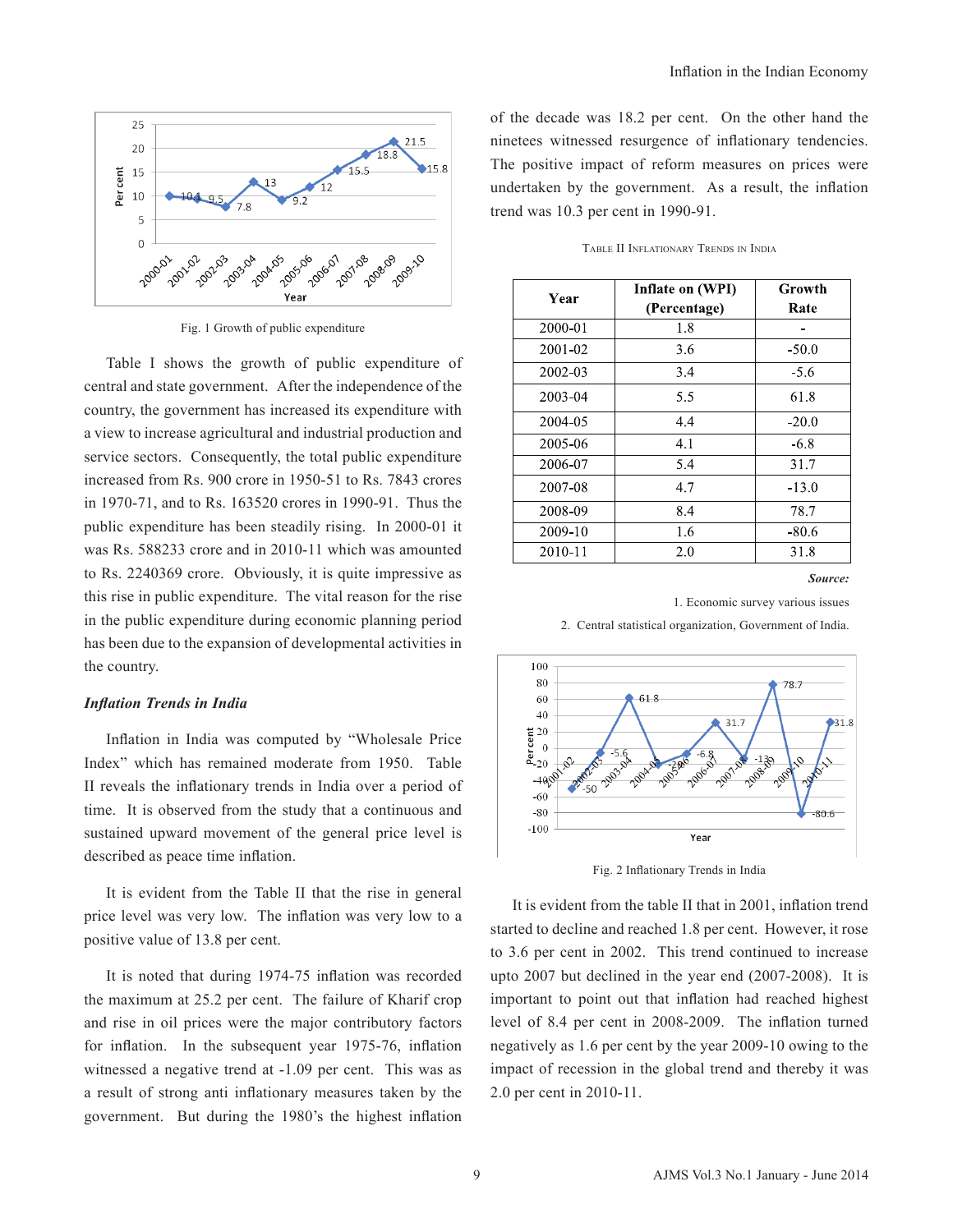## D. M. Moni

It is observed from the study that there is a relationship between the increase in public expenditure and rise in general prices. A positive relation exists between public expenditure and inflation. The public expenditure has increased at a growth rate of 7.8 per cent only in 2001-02 and the negative growth rate of -50 per cent of inflation has been witnessed for the same year. In 2010-11, public expenditure increased at the rate of 29.8 per cent while in the case of inflation, the rate was 31.8 per cent. This reveals the fact that rise in prices is due to development induced. Such a price rise is considered by Keynes as 'semi inflation only". When once full-employment stage is reached, the excess of investment or government expenditure will lead to excess demand, as output could not be increased with it, and prices will rise. This rise in price level is regarded as 'pure inflation'.

# *Impact of Inflation*

Inflation has adverse effect on social and economic life. It can be highlighted in the following grounds.

- 1. Inflation causes many social evils<sup>10</sup> such as corruption, hoarding, black marketing, adulteration and production of substantial commodities.
- 2. It increases financial burden of the government. It is seen that the public debt has increased from Rs. 154004 in1991 to Rs. 2703844 in 2011<sup>11</sup>.
- 3. It widens the gap between inequalities in income and wealth distribution. It causes adverse balance of payments in the international trade.
- 4. It increases small savings, deposits and provident fund from Rs. 61771 crores in 1991 to Rs. 590809 crores in 2011.12
- 5. It pushes the workers to demand higher wages which leads to strike and low production.

## **IV. Findings**

The following findings are drawn from this study.

- 1. The inflationary views of western economists are not applicable to Indian context. India is experiencing peace time inflation over a period of time.
- 2. In India the general price level has been increasing be-

fore reaching full employment which is referred as peace time inflation.

- 3. Growth of public expenditure leads to rise in price level. It not only acts as a balancing factor of saving and investment, it is an important tool during the period of planed economic development.
- 4. Public expenditure is for the development of infrastructural facilities like power projects, railways, roadways and irrigational projects which is very essential for economic development. One the other hand expenditure on defense, and other non productive items cause rise in general price level.

#### **V. Recommendations**

The following recommendations are suggested to control inflation in Indian economy.

- 1. Government should minimise it's expenditure incurred on wages, salaries and other monetary benefits given to the employees both in government and private aided organizations.
- 2. It should stop the provision of free articles irrespective of economic conditions of the beneficiaries.
- 3. Expenditure and monetary benefits on nonproductive items may be reduced wherever and whenever necessary.
- 4. Annual increment and academic incentives may be avoided because it focuses on monetary benefits rather than intellectual development.

## **VI. Conclusion**

It is concluded from the study that the causes of inflation differ from developed to under developed countries. In fact, inflation takes place only at the stage of full employment while in the case of developing countries the growth of public expenditure exceeds the supply of goods and services. Hence, the government should minimize its expenditure on non-productive purposes and to regulate monetary and fiscal policies to control inflation in India. Public expenditure accelerates investment in the public sector. It should be spent on the perfect coordination on various sectors to realize the objectives of the economy. Besides, public expenditure management should correct the burden of the fiscal deficit of the government.